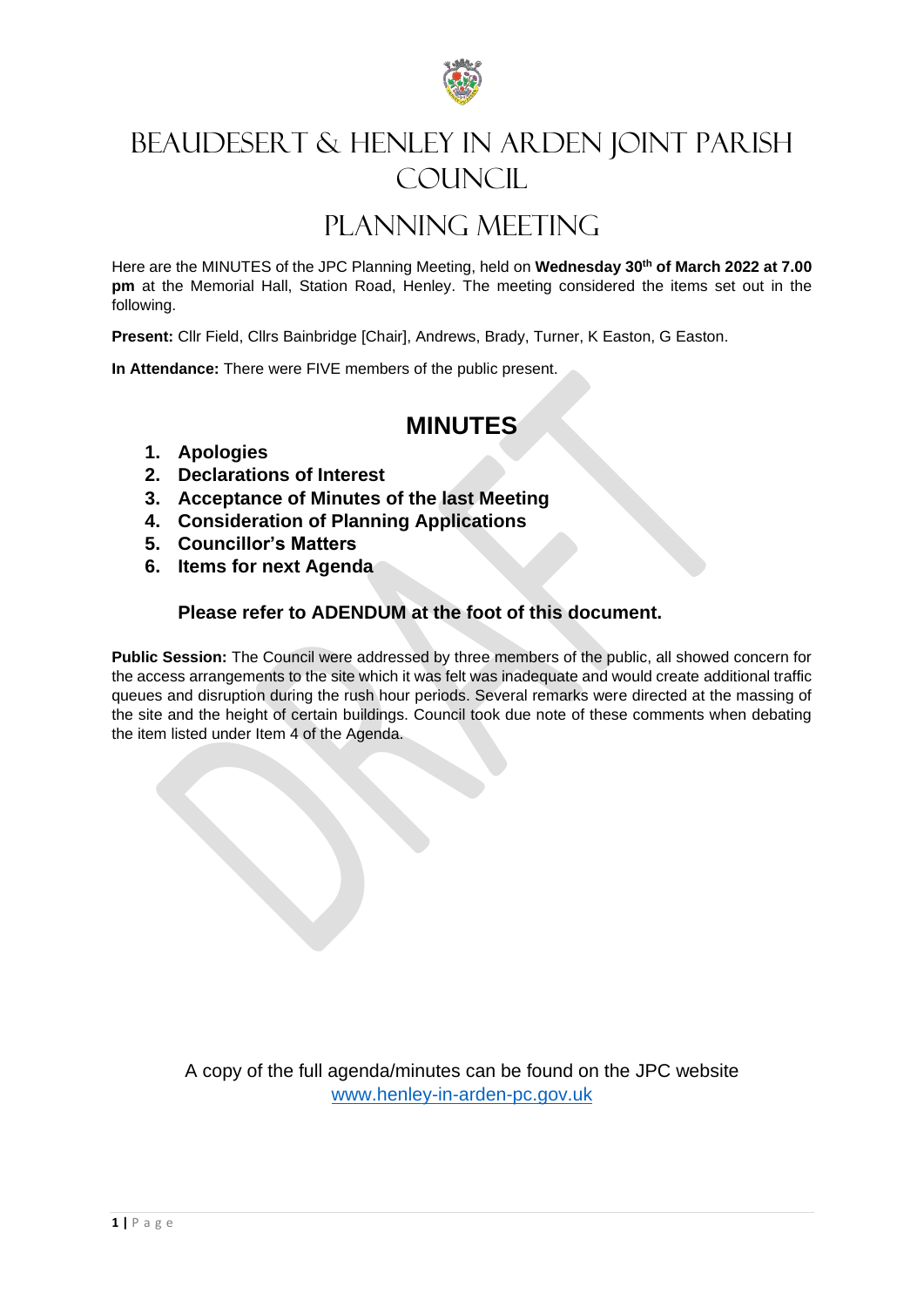

# $\frac{1}{\Box}$

| <b>Acceptance of Apologies for Absence</b><br>Schedule 12 of the Local Government Act 1972. Under<br>Section 85(1) of the Local Government Act1972,<br>members present must decide whether the reason(s)<br>for a member's absence are accepted. | Apologies were received and accepted by<br>all from Cllr Harries. |
|--------------------------------------------------------------------------------------------------------------------------------------------------------------------------------------------------------------------------------------------------|-------------------------------------------------------------------|
|                                                                                                                                                                                                                                                  |                                                                   |

 $\overline{\mathsf{I}}$ 

## **2.**

| To Receive Declarations of Interest and<br><b>Dispensations</b><br>Disclosable Pecuniary Interests) Regulations 2012 (SI<br>2012/1464) (NB this does not preclude any later<br>declarations). | Cllr M Bainbridge did not vote on Planning<br>Applications 22/00702/LBC and<br>22/00686/TREE |
|-----------------------------------------------------------------------------------------------------------------------------------------------------------------------------------------------|----------------------------------------------------------------------------------------------|
|-----------------------------------------------------------------------------------------------------------------------------------------------------------------------------------------------|----------------------------------------------------------------------------------------------|

## **3.**

| To Receive & Sign Minutes of Last<br><b>Meeting</b> | Minutes of the Planning Meeting 19th of<br>July 2021. Cllr Field stated that she had                                                                     |
|-----------------------------------------------------|----------------------------------------------------------------------------------------------------------------------------------------------------------|
| LGA 1972 Sch 12 para 41(1)                          | read the minutes and found that they were<br>a true and accurate record of the<br>proceedings that meeting.<br>The Clerk requested a signed copy for the |
|                                                     | file.                                                                                                                                                    |

## **4.**

| Consideration of the following planning<br><b>Applications</b><br><b>SUPPORTING DOCUMENT</b><br>CR No. 2022-072-ARDEN HOUSE-<br>21/04058/FUL | 21/04058/FUL<br>22/00702/LBC<br>22/00686/TREE |
|----------------------------------------------------------------------------------------------------------------------------------------------|-----------------------------------------------|
|                                                                                                                                              |                                               |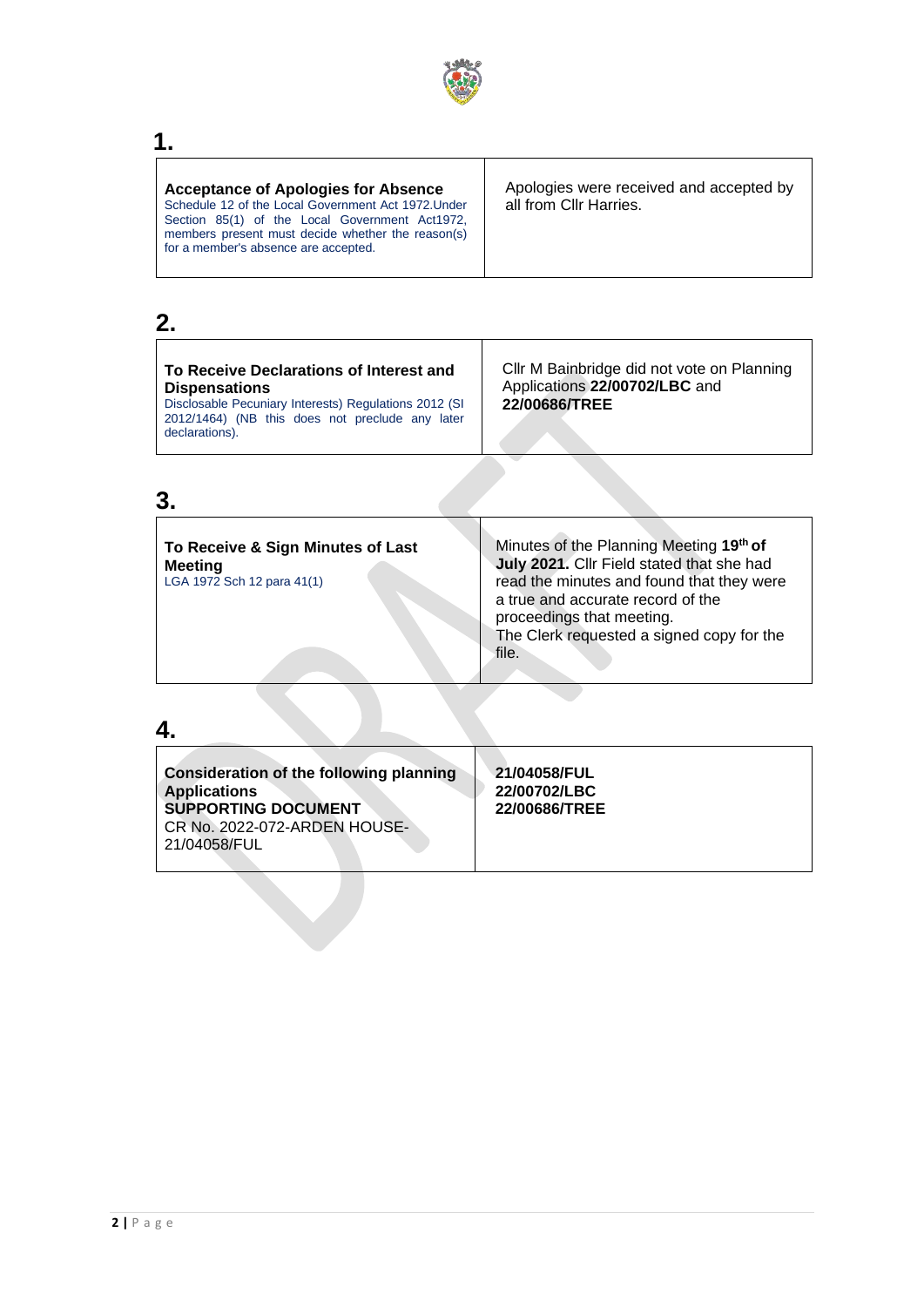



### **Stratford-on-Avon**

**District Council** 

### **E-Planning System**

#### Disclaimer:

Details about previous planning applications are currently provided from 1974 onwards. This service is not a substitute for a local land charges or NLIS search. The online planning history is incomplete and should not be relied upon e.g. in connection with a property transaction. In addition, the Council reserves the right to remove or not display certain information (e.g. contact details, signatures, financial and sensitive information) for confidentiality and other reasons. Use of the system is at the user's own risk

|                                 | <b>Application Search</b>                                                                                                                                                                                                                                                                                                                                                                                              |                                                                                | <b>Property Search</b> |  | <b>Map Search</b> | Consultee                   | Help |                             |                         |
|---------------------------------|------------------------------------------------------------------------------------------------------------------------------------------------------------------------------------------------------------------------------------------------------------------------------------------------------------------------------------------------------------------------------------------------------------------------|--------------------------------------------------------------------------------|------------------------|--|-------------------|-----------------------------|------|-----------------------------|-------------------------|
| <b>Application Details</b>      | <b>Important Dates</b>                                                                                                                                                                                                                                                                                                                                                                                                 | <b>Applicant Details</b>                                                       | <b>Agent Details</b>   |  |                   | <b>Statutory Consultees</b> |      | <b>Associated Documents</b> | Comment                 |
| Application Reference           | 21/04058/FUL                                                                                                                                                                                                                                                                                                                                                                                                           |                                                                                |                        |  |                   |                             |      |                             |                         |
| Address                         |                                                                                                                                                                                                                                                                                                                                                                                                                        | Warwickshire College Stratford Road Henley-In-Arden B95 6AB<br><b>View Map</b> |                        |  |                   |                             |      |                             |                         |
| Proposal                        | Redevelopment of the former Warwickshire College site at Stratford Road, Henley-in-Arden and Arden House, including<br>demolition of former College buildings, erection of 39 new age restricted apartments, 19 new townhouses and change of<br>use, refurbishment and conversion of Arden House into 15 apartments, together with ancillary structures, car parking,<br>landscaping works and other associated works. |                                                                                |                        |  |                   |                             |      |                             |                         |
| Application Type                | Full Application                                                                                                                                                                                                                                                                                                                                                                                                       |                                                                                |                        |  |                   |                             |      |                             |                         |
| Status                          | Pending Consideration                                                                                                                                                                                                                                                                                                                                                                                                  |                                                                                |                        |  |                   |                             |      |                             |                         |
| Decision                        |                                                                                                                                                                                                                                                                                                                                                                                                                        |                                                                                |                        |  |                   |                             |      |                             |                         |
| Date Decision Issued            |                                                                                                                                                                                                                                                                                                                                                                                                                        |                                                                                |                        |  |                   |                             |      |                             |                         |
| Case Officer                    | <b>Alison Willers</b>                                                                                                                                                                                                                                                                                                                                                                                                  |                                                                                |                        |  |                   |                             |      |                             |                         |
| Parish                          | Henley-in-Arden                                                                                                                                                                                                                                                                                                                                                                                                        |                                                                                |                        |  |                   |                             |      |                             |                         |
| Additional   Adjoining Parishes |                                                                                                                                                                                                                                                                                                                                                                                                                        |                                                                                |                        |  |                   |                             |      |                             |                         |
| Current Ward                    | Henley-in-Arden                                                                                                                                                                                                                                                                                                                                                                                                        |                                                                                |                        |  |                   |                             |      |                             | <b>View Councillors</b> |

**Resolved:** Cllr Bainbridge addressed the floor concerning the findings and opinions of the Planning Committee, opinions, she said, had been reached after several days of discussions, observations of the plans and other matters affecting their decision. The text of her statement is as follows:

### *Beaudesert and Henley JPC would like to object to this scheme on the following grounds;*

*The Neighbourhood Development Plan ; emerging policy; states that any new housing developments should be restricted to no more than 10 dwellings unless there are very special circumstances. The JPC endorses this policy.*

*CS5 parts A & B landscape The Committee did not believe that this policy had been adhered to.*

*CS7 No account was taken for the abundance of fauna and flora in, around and adjacent to the Heritage Assets as evidenced by local residents at the Public Planning Meeting*

*CS8 The committee did not believe that the applicants paid enough attention to this, such as that the Heritage Assets and it's setting are endangered.*

*CS9 The scheme fails on design and layout. The proposed linier layout of identical blocks creates no sense of place or character. It does not relate to or respect the listed building or its setting*

*CS16 Housing requirement has met its target of 85 new dwellings between April 2011 and March 2031.So far we have had 86 not counting two new developments currently with permissions. The proposed development will stretch existing infrastructure of the town.*

*CS18 A development of this size must have 35% Affordable Housing on site except in exceptional circumstances which must be justified. There are no affordable houses and no justification!*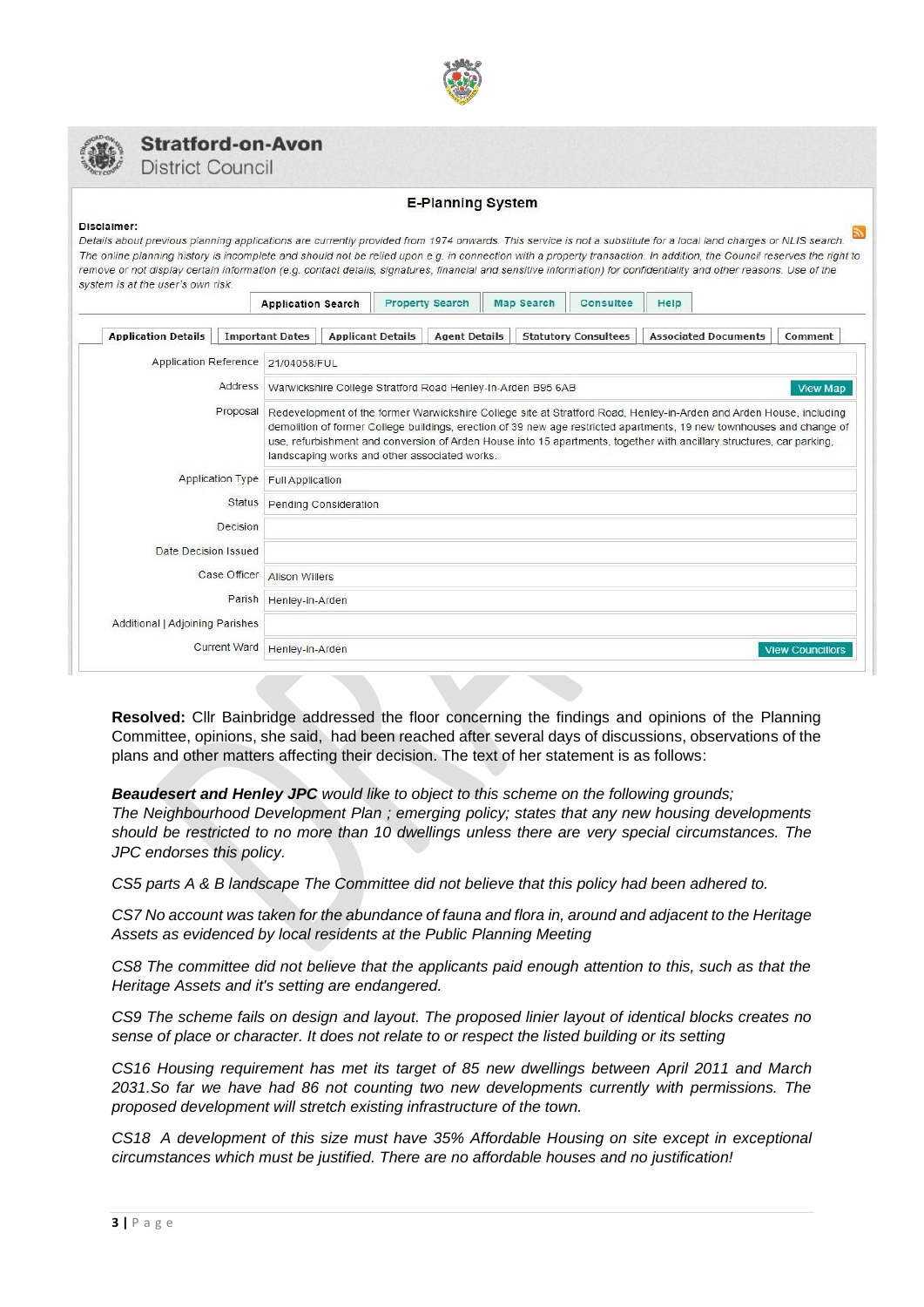

*CS19This policy states there should be a mix of house types, and this has been ignored.*

*CS26 The context of the submitted statement is noted but the JPC do not believe that this takes into account the particular nature of Henley in Arden where there are a large number of households with 2/3 cars. This is likely to be replicated in the new development and will make a significant impact on the highway and access to the site.*

*Warwickshire County Highways comments are noted but we do not believe that the traffic counts were taken at peak times where tail backs from the traffic lights are a daily occurrence and provide significant danger for exiting this site.*

*Given that a high proportion of this development is proposed for high quality housing where car ownership will be in multiple units and the remainder is for the over 55 retirees who equally are likely to have more than one car parking is not sufficient.*

*The Planning committee believe that the developer has paid little attention to access and egress to and from the site where the lane is of insufficient width and terminates in a bell mouth with inadequate vision splay.*

*Finally, the Committee are concerned about the infrastructure and medical facilities of the Joint Parishes.*

### *Marijana Bainbridge*

### *Chair Planning Committee , Beaudesert and Henley JPC.*

Cllr Bainbridge, proposed a motion of **OBJECTION** to this Planning Application, the motion seconded by Cllr K Easton and carried unanimously by all members present.



**Resolved:** Cllr Brady proposed a motion of **NO OBJECTION** to this Planning Application, the motion seconded by Cllr Turner and carried unanimously by all members present.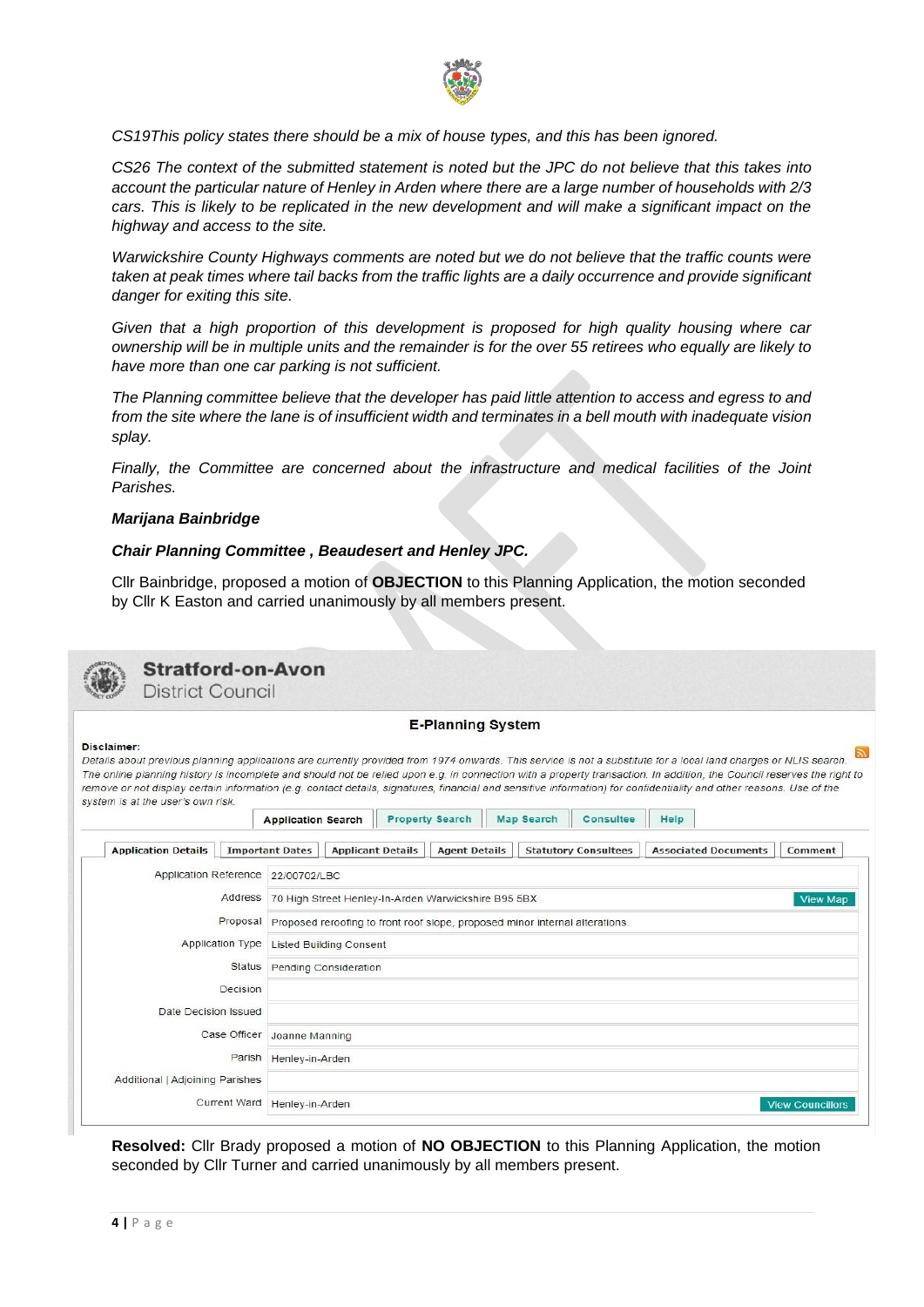



## **Stratford-on-Avon**

**District Council** 

### **E-Planning System**

#### Disclaimer:

Details about previous planning applications are currently provided from 1974 onwards. This service is not a substitute for a local land charges or NLIS search. The online planning history is incomplete and should not be relied upon e.g. in connection with a property transaction. In addition, the Council reserves the right to remove or not display certain information (e.g. contact details, signatures, financial and sensitive information) for confidentiality and other reasons. Use of the system is at the user's own risk.

| <b>Application Details</b>            |              |                                                                                                             |                                                             | <b>Applicant Details</b> |                      |  |  |                             |  | <b>Associated Documents</b> |                         |
|---------------------------------------|--------------|-------------------------------------------------------------------------------------------------------------|-------------------------------------------------------------|--------------------------|----------------------|--|--|-----------------------------|--|-----------------------------|-------------------------|
|                                       |              | <b>Important Dates</b>                                                                                      |                                                             |                          | <b>Agent Details</b> |  |  | <b>Statutory Consultees</b> |  |                             | Comment                 |
| Application Reference   22/00686/TREE |              |                                                                                                             |                                                             |                          |                      |  |  |                             |  |                             |                         |
|                                       |              |                                                                                                             | Address 271 High Street Henley-in-Arden B95 5BG<br>View Map |                          |                      |  |  |                             |  |                             |                         |
|                                       | Proposal     | -T1 sycamore- Reduce branches that overhang property boundary of 4 Market Way, as per annotated photograph. |                                                             |                          |                      |  |  |                             |  |                             |                         |
| Application Type                      |              | Notification for works to trees in CA                                                                       |                                                             |                          |                      |  |  |                             |  |                             |                         |
|                                       | Status       | Pending Consideration                                                                                       |                                                             |                          |                      |  |  |                             |  |                             |                         |
|                                       | Decision     |                                                                                                             |                                                             |                          |                      |  |  |                             |  |                             |                         |
| Date Decision Issued                  |              |                                                                                                             |                                                             |                          |                      |  |  |                             |  |                             |                         |
|                                       | Case Officer | Sebastian Onslow                                                                                            |                                                             |                          |                      |  |  |                             |  |                             |                         |
|                                       | Parish       | Henley-in-Arden                                                                                             |                                                             |                          |                      |  |  |                             |  |                             |                         |
| Additional   Adjoining Parishes       |              |                                                                                                             |                                                             |                          |                      |  |  |                             |  |                             |                         |
| Current Ward                          |              | Henley-in-Arden                                                                                             |                                                             |                          |                      |  |  |                             |  |                             | <b>View Councillors</b> |

**Resolved:** Cllr Turner proposed a motion of **NO OBJECTION** to this Planning Application, the motion seconded by Cllr Brady and carried unanimously by all members present.

## **5. COUNCILLORS MATTERS**

Members of the council address the meeting [5 MINUTES MAX]

|  | By request to the Chair | No request to speak were received by the<br>Chair |
|--|-------------------------|---------------------------------------------------|
|--|-------------------------|---------------------------------------------------|

## **6. NEXT AGENDA**

**Items for Next Agenda** No items passed to the Clerk.

**Date of Next Meeting which will be an Extraordinary Meeting on the matter of the Croft Car Park 11th of April 2022**

**Signed………………………………… Date……………………………………………**